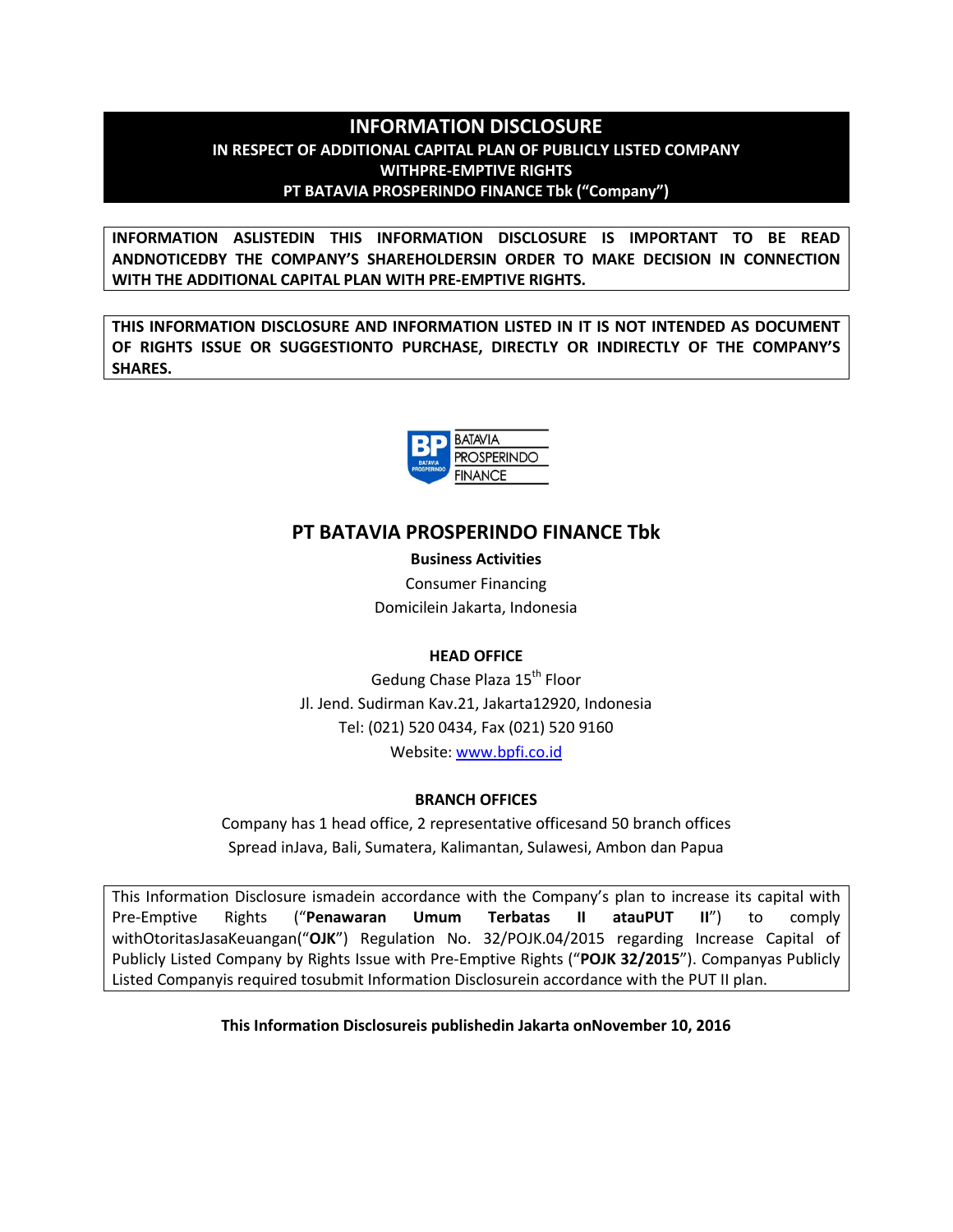#### **PRELIMINARY**

In accordance withPOJK 32/2015, additional capital plan with pre-emptive rightscomply with:

- 1. Company obtainsapproval frommajority shareholders in theextraordinary meeting of shareholdersrelated withadditional capital plan with pre-emptive rights; and
- 2. Company's Registration (which will be submitted to OJK) related with additional capital plan with pre-emptive rights stated effective from OJK.

#### **INFORMATION ON COMPANY PUT II PLAN**

# **A. ESTIMATION OF MAXIMUM AMOUNT OF PRE-EMPTIVE RIGHTS ISSUE PLAN**

Company is planning toissue new shares with pre-emptive rights, whereby the Company is planning to issue in a maximumamount of 300.000.000 (three hundred million)new shares, with par value ofRp 100,- (one hundred) per share.

New shares will be issued from Company's portfolio and registered in PT Bursa Efek Indonesia ("**BEI**") in accordance with applied regulations, including BEI Regulation No. I-Aregarding Equity Shares and Securities RegistrationOther than Shares issued by PubliclyListed Company and Attachment of Director Decision PT BEI No. Kep-00001/BEI/01-2014 dated January 20, 2014. New shares will havethe same and equal rights in all aspects including dividend rights with other Company's shares.

To avoid doubts, Company has the rights to issue partial of all maximum number of shares that has been approved for issuance based on the Shareholders Extraordinary Meeting decision. Clauses of the additional capital plan with pre-emptive rights, including the final exercise priceof pre-emptive rightsand final amount of new sharesissuance, will be disclosed in prospectus which is issued in relation with additional capital with pre-emptive rights, which will be provided to entitled shareholders in time, in accordance with applied regulations.

# **B. EXERCISE PERIOD ESTIMATION OF ADDITIONAL CAPITAL**

Company is planning to submit the Registration Statement in relation PUT II to OJK, immediately after the Extraordinary Shareholder Meeting which will be convene by the Company on December 19, 2016and PUT II will be exercise after obtaining approval from OJK. PUT II is estimated to be exercised in the first quarter of 2017.Whereby in accordance with Article 8 (3) POJK 32/2015, time period between extraordinary meeting approval regarding PUT II effective registration statementis not more than 12 (twelve) months.

# **C. ANALYSIS ON EFFECT OF ADDITIONAL CAPITAL THROUGH PUT II**

Additional capital with pre-emptive rights from PUT II will give additional capital for Company and to increase its activities of consumer financing, namely motor vehicle financing, especially new and used four-wheel vehicle, both passenger or commercial vehicle. Shareholders who do not exercise its rights will be diluted in ownership.